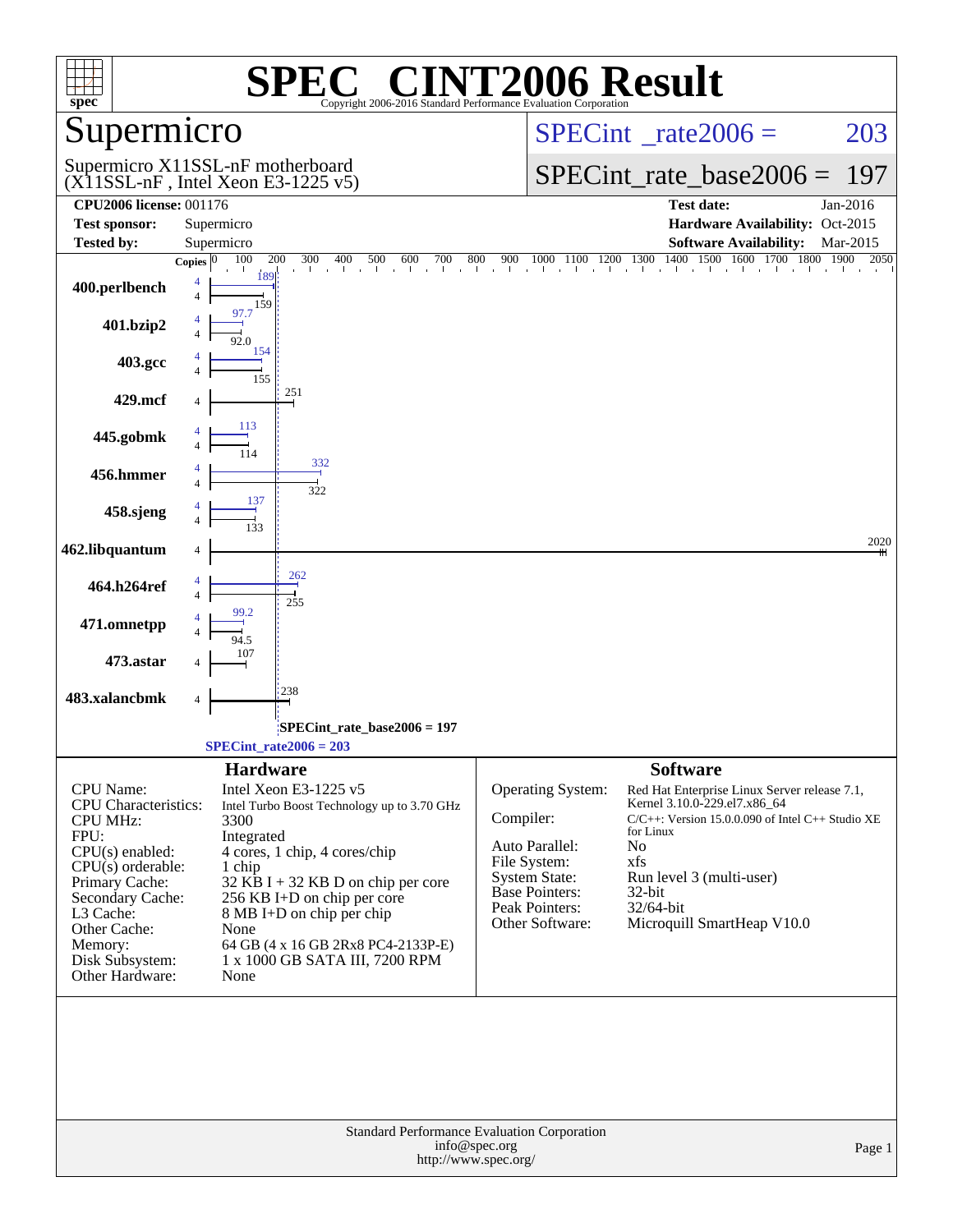

### Supermicro

#### $(X11SSL-nF$ , Intel Xeon E3-1225 v5) Supermicro X11SSL-nF motherboard

SPECint rate $2006 = 203$ 

## [SPECint\\_rate\\_base2006 =](http://www.spec.org/auto/cpu2006/Docs/result-fields.html#SPECintratebase2006) 197

**[CPU2006 license:](http://www.spec.org/auto/cpu2006/Docs/result-fields.html#CPU2006license)** 001176 **[Test date:](http://www.spec.org/auto/cpu2006/Docs/result-fields.html#Testdate)** Jan-2016 **[Test sponsor:](http://www.spec.org/auto/cpu2006/Docs/result-fields.html#Testsponsor)** Supermicro Supermicro **[Hardware Availability:](http://www.spec.org/auto/cpu2006/Docs/result-fields.html#HardwareAvailability)** Oct-2015 **[Tested by:](http://www.spec.org/auto/cpu2006/Docs/result-fields.html#Testedby)** Supermicro **Supermicro [Software Availability:](http://www.spec.org/auto/cpu2006/Docs/result-fields.html#SoftwareAvailability)** Mar-2015

#### **[Results Table](http://www.spec.org/auto/cpu2006/Docs/result-fields.html#ResultsTable)**

|                                                                                                          | <b>Base</b>   |                |       |                |       |                |            | <b>Peak</b>   |                |              |                |              |                |              |
|----------------------------------------------------------------------------------------------------------|---------------|----------------|-------|----------------|-------|----------------|------------|---------------|----------------|--------------|----------------|--------------|----------------|--------------|
| <b>Benchmark</b>                                                                                         | <b>Copies</b> | <b>Seconds</b> | Ratio | <b>Seconds</b> | Ratio | <b>Seconds</b> | Ratio      | <b>Copies</b> | <b>Seconds</b> | <b>Ratio</b> | <b>Seconds</b> | <b>Ratio</b> | <b>Seconds</b> | <b>Ratio</b> |
| 400.perlbench                                                                                            |               | 246            | 159   | 246            | 159   | 246            | 159        |               | 206            | 189          | 206            | 190          | 207            | 189          |
| 401.bzip2                                                                                                |               | 420            | 92.0  | 419            | 92.0  | 419            | 92.1       |               | <u>395</u>     | 97.7         | 396            | 97.5         | 395            | 97.8         |
| $403.\mathrm{gcc}$                                                                                       |               | 209            | 154   | 208            | 155   | 208            | 155        |               | 208            | 154          | 208            | 155          | 208            | 154          |
| $429$ .mcf                                                                                               |               | 145            | 251   | 145            | 251   | 145            | 251        |               | 145            | 251          | 145            | 251          | 145            | 251          |
| $445$ .gobm $k$                                                                                          |               | 367            | 114   | 367            | 114   | 367            | <u>114</u> |               | 372            | 113          | 372            | <b>113</b>   | 372            | 113          |
| 456.hmmer                                                                                                |               | 116            | 322   | 116            | 322   | 116            | 322        |               | 112            | 332          | 113            | 331          | 112            | 332          |
| $458$ .sjeng                                                                                             |               | 365            | 133   | 364            | 133   | 364            | 133        |               | 353            | 137          | 352            | 137          | 353            | <u>137</u>   |
| 462.libquantum                                                                                           |               | 41.0           | 2020  | 41.2           | 2010  | 40.9           | 2030       |               | 41.0           | 2020         | 41.2           | 2010         | 40.9           | 2030         |
| 464.h264ref                                                                                              |               | 347            | 255   | 347            | 255   | 350            | 253        |               | 337            | 262          | 337            | 262          | 338            | 262          |
| 471.omnetpp                                                                                              |               | 265            | 94.5  | 264            | 94.6  | 265            | 94.3       |               | 251            | 99.4         | 252            | 99.2         | 252            | 99.0         |
| 473.astar                                                                                                |               | 264            | 106   | 262            | 107   | 264            | 107        |               | 264            | 106          | 262            | 107          | 264            | <b>107</b>   |
| 483.xalancbmk                                                                                            | 4             | 116            | 238   | 116            | 238   | 116            | 238        | 4             | <b>116</b>     | 238          | 116            | 238          | 116            | 238          |
| Results appear in the order in which they were run. Bold underlined text indicates a median measurement. |               |                |       |                |       |                |            |               |                |              |                |              |                |              |

#### **[Submit Notes](http://www.spec.org/auto/cpu2006/Docs/result-fields.html#SubmitNotes)**

 The taskset mechanism was used to bind copies to processors. The config file option 'submit' was used to generate taskset commands to bind each copy to a specific processor. For details, please see the config file.

#### **[Operating System Notes](http://www.spec.org/auto/cpu2006/Docs/result-fields.html#OperatingSystemNotes)**

Stack size set to unlimited using "ulimit -s unlimited"

#### **[Platform Notes](http://www.spec.org/auto/cpu2006/Docs/result-fields.html#PlatformNotes)**

Standard Performance Evaluation Corporation [info@spec.org](mailto:info@spec.org) As tested, the system used a Supermicro CSE-113MFAC2-R606CB chassis. The chassis is configured with 2 PWS-606P-1R redundant power supply, 1 SNK-P0046P heatsink, as well as 4 FAN-0154L4 middle cooling fan. Sysinfo program /home/cpu2006/config/sysinfo.rev6914 \$Rev: 6914 \$ \$Date:: 2014-06-25 #\$ e3fbb8667b5a285932ceab81e28219e1 running on localhost.localdomain Thu Jan 14 09:14:59 2016 This section contains SUT (System Under Test) info as seen by some common utilities. To remove or add to this section, see: <http://www.spec.org/cpu2006/Docs/config.html#sysinfo> From /proc/cpuinfo model name : Intel(R) Xeon(R) CPU E3-1225 v5 @ 3.30GHz 1 "physical id"s (chips) 4 "processors" cores, siblings (Caution: counting these is hw and system dependent. The following excerpts from /proc/cpuinfo might not be reliable. Use with Continued on next page

<http://www.spec.org/>

Page 2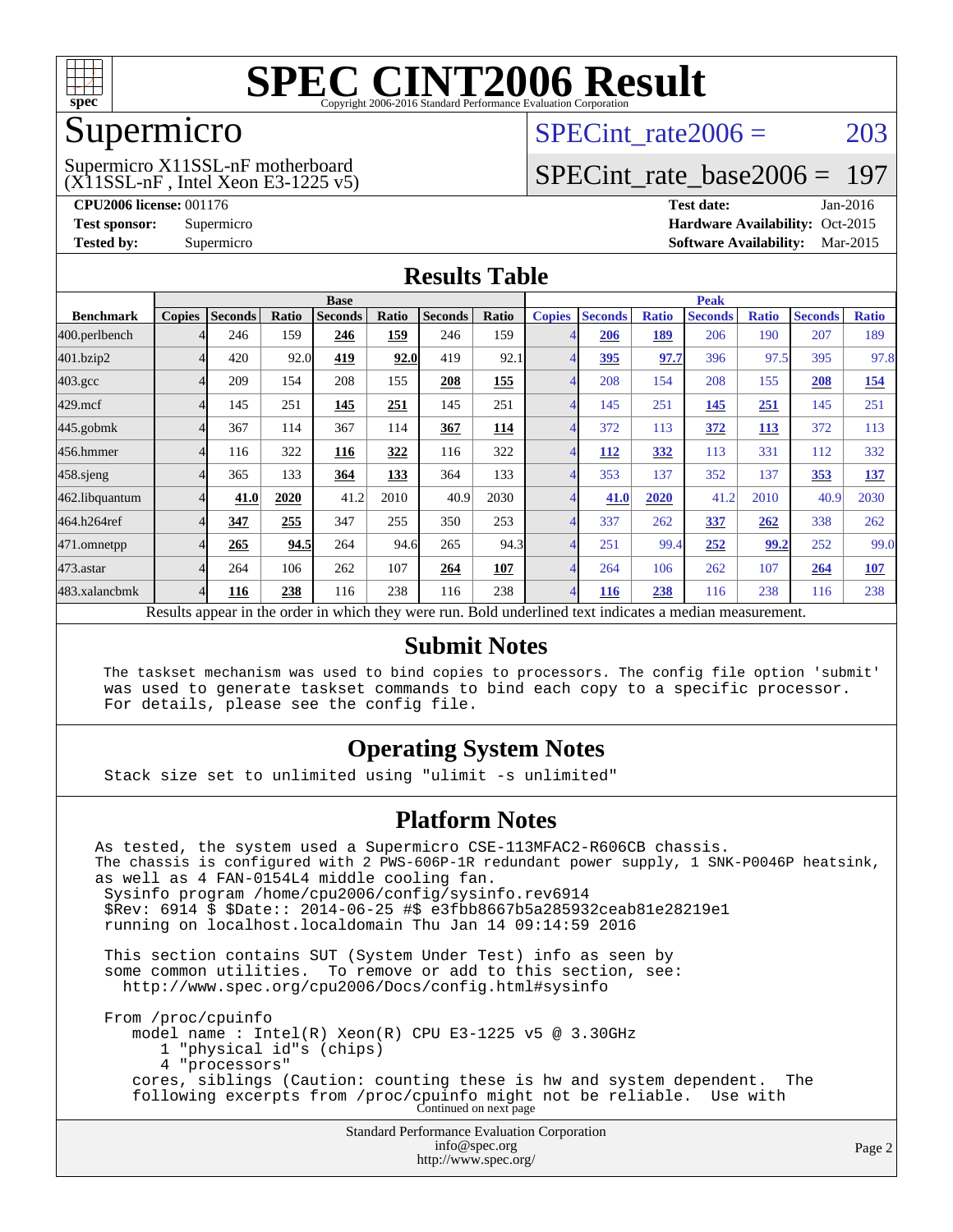

## Supermicro

SPECint rate $2006 = 203$ 

 $(X11SSL-nF,$  Intel Xeon E3-1225 v5) Supermicro X11SSL-nF motherboard

[SPECint\\_rate\\_base2006 =](http://www.spec.org/auto/cpu2006/Docs/result-fields.html#SPECintratebase2006) 197

**[CPU2006 license:](http://www.spec.org/auto/cpu2006/Docs/result-fields.html#CPU2006license)** 001176 **[Test date:](http://www.spec.org/auto/cpu2006/Docs/result-fields.html#Testdate)** Jan-2016 **[Test sponsor:](http://www.spec.org/auto/cpu2006/Docs/result-fields.html#Testsponsor)** Supermicro Supermicro **[Hardware Availability:](http://www.spec.org/auto/cpu2006/Docs/result-fields.html#HardwareAvailability)** Oct-2015 **[Tested by:](http://www.spec.org/auto/cpu2006/Docs/result-fields.html#Testedby)** Supermicro **Supermicro [Software Availability:](http://www.spec.org/auto/cpu2006/Docs/result-fields.html#SoftwareAvailability)** Mar-2015

#### **[Platform Notes \(Continued\)](http://www.spec.org/auto/cpu2006/Docs/result-fields.html#PlatformNotes)**

 caution.) cpu cores : 4 siblings : 4 physical 0: cores 0 1 2 3 cache size : 8192 KB From /proc/meminfo MemTotal: 65631332 kB HugePages\_Total: 0<br>Hugepagesize: 2048 kB Hugepagesize: From /etc/\*release\* /etc/\*version\* os-release: NAME="Red Hat Enterprise Linux Server" VERSION="7.1 (Maipo)" ID="rhel" ID\_LIKE="fedora" VERSION\_ID="7.1" PRETTY\_NAME="Red Hat Enterprise Linux Server 7.1 (Maipo)" ANSI\_COLOR="0;31" CPE\_NAME="cpe:/o:redhat:enterprise\_linux:7.1:GA:server" redhat-release: Red Hat Enterprise Linux Server release 7.1 (Maipo) system-release: Red Hat Enterprise Linux Server release 7.1 (Maipo) system-release-cpe: cpe:/o:redhat:enterprise\_linux:7.1:ga:server uname -a: Linux localhost.localdomain 3.10.0-229.el7.x86\_64 #1 SMP Thu Jan 29 18:37:38 EST 2015 x86\_64 x86\_64 x86\_64 GNU/Linux run-level 3 Jan 14 00:05 SPEC is set to: /home/cpu2006 Filesystem Type Size Used Avail Use% Mounted on  $/$ dev/mapper/rhel-home xfs Additional information from dmidecode: Warning: Use caution when you interpret this section. The 'dmidecode' program reads system data which is "intended to allow hardware to be accurately determined", but the intent may not be met, as there are frequent changes to hardware, firmware, and the "DMTF SMBIOS" standard. BIOS American Megatrends Inc. 1.0a 12/25/2015 Memory: 4x Samsung M391A2K43BB1-CPB 16 GB 2 rank 2133 MHz (End of data from sysinfo program)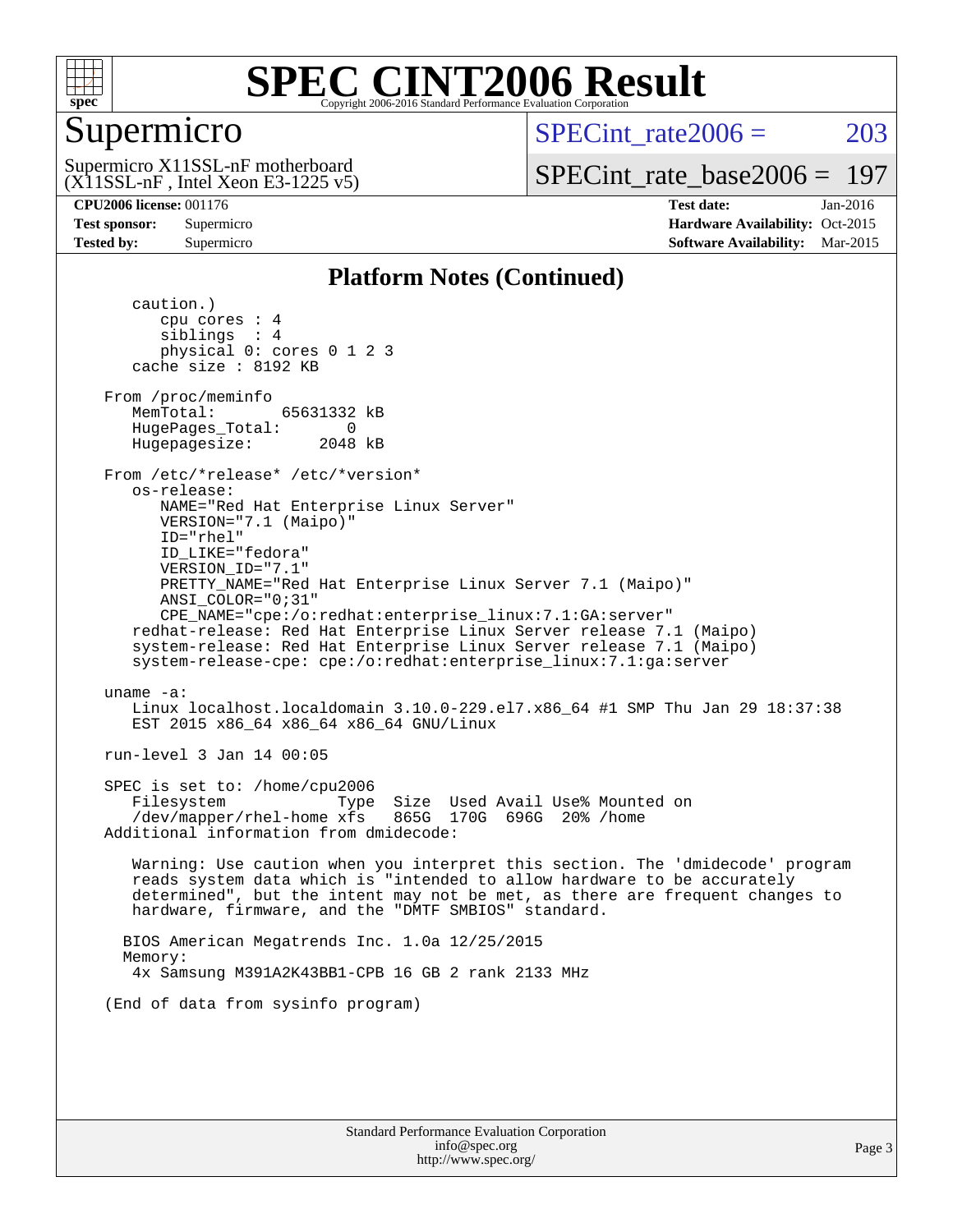

## Supermicro

SPECint rate $2006 = 203$ 

 $(X11SSL-nF$ , Intel Xeon E3-1225 v5) Supermicro X11SSL-nF motherboard

[SPECint\\_rate\\_base2006 =](http://www.spec.org/auto/cpu2006/Docs/result-fields.html#SPECintratebase2006) 197

**[CPU2006 license:](http://www.spec.org/auto/cpu2006/Docs/result-fields.html#CPU2006license)** 001176 **[Test date:](http://www.spec.org/auto/cpu2006/Docs/result-fields.html#Testdate)** Jan-2016 **[Test sponsor:](http://www.spec.org/auto/cpu2006/Docs/result-fields.html#Testsponsor)** Supermicro Supermicro **[Hardware Availability:](http://www.spec.org/auto/cpu2006/Docs/result-fields.html#HardwareAvailability)** Oct-2015 **[Tested by:](http://www.spec.org/auto/cpu2006/Docs/result-fields.html#Testedby)** Supermicro **Supermicro [Software Availability:](http://www.spec.org/auto/cpu2006/Docs/result-fields.html#SoftwareAvailability)** Mar-2015

#### **[General Notes](http://www.spec.org/auto/cpu2006/Docs/result-fields.html#GeneralNotes)**

Environment variables set by runspec before the start of the run: LD LIBRARY PATH = "/home/cpu2006/libs/32:/home/cpu2006/libs/64:/home/cpu2006/sh"

 Binaries compiled on a system with 1x Core i5-4670K CPU + 16GB memory using RedHat EL 7.0 Transparent Huge Pages enabled with: echo always > /sys/kernel/mm/transparent\_hugepage/enabled

### **[Base Compiler Invocation](http://www.spec.org/auto/cpu2006/Docs/result-fields.html#BaseCompilerInvocation)**

[C benchmarks](http://www.spec.org/auto/cpu2006/Docs/result-fields.html#Cbenchmarks):

[icc -m32 -L/opt/intel/composer\\_xe\\_2015/lib/ia32](http://www.spec.org/cpu2006/results/res2016q1/cpu2006-20160120-38726.flags.html#user_CCbase_intel_icc_011b86df29f8c679b747245588698a4d)

[C++ benchmarks:](http://www.spec.org/auto/cpu2006/Docs/result-fields.html#CXXbenchmarks)

[icpc -m32 -L/opt/intel/composer\\_xe\\_2015/lib/ia32](http://www.spec.org/cpu2006/results/res2016q1/cpu2006-20160120-38726.flags.html#user_CXXbase_intel_icpc_c2c99686a1a582c3e0de0b4806b02cea)

### **[Base Portability Flags](http://www.spec.org/auto/cpu2006/Docs/result-fields.html#BasePortabilityFlags)**

 400.perlbench: [-DSPEC\\_CPU\\_LINUX\\_IA32](http://www.spec.org/cpu2006/results/res2016q1/cpu2006-20160120-38726.flags.html#b400.perlbench_baseCPORTABILITY_DSPEC_CPU_LINUX_IA32) 462.libquantum: [-DSPEC\\_CPU\\_LINUX](http://www.spec.org/cpu2006/results/res2016q1/cpu2006-20160120-38726.flags.html#b462.libquantum_baseCPORTABILITY_DSPEC_CPU_LINUX) 483.xalancbmk: [-DSPEC\\_CPU\\_LINUX](http://www.spec.org/cpu2006/results/res2016q1/cpu2006-20160120-38726.flags.html#b483.xalancbmk_baseCXXPORTABILITY_DSPEC_CPU_LINUX)

#### **[Base Optimization Flags](http://www.spec.org/auto/cpu2006/Docs/result-fields.html#BaseOptimizationFlags)**

[C benchmarks](http://www.spec.org/auto/cpu2006/Docs/result-fields.html#Cbenchmarks):

[-xCORE-AVX2](http://www.spec.org/cpu2006/results/res2016q1/cpu2006-20160120-38726.flags.html#user_CCbase_f-xAVX2_5f5fc0cbe2c9f62c816d3e45806c70d7) [-ipo](http://www.spec.org/cpu2006/results/res2016q1/cpu2006-20160120-38726.flags.html#user_CCbase_f-ipo) [-O3](http://www.spec.org/cpu2006/results/res2016q1/cpu2006-20160120-38726.flags.html#user_CCbase_f-O3) [-no-prec-div](http://www.spec.org/cpu2006/results/res2016q1/cpu2006-20160120-38726.flags.html#user_CCbase_f-no-prec-div) [-opt-prefetch](http://www.spec.org/cpu2006/results/res2016q1/cpu2006-20160120-38726.flags.html#user_CCbase_f-opt-prefetch) [-opt-mem-layout-trans=3](http://www.spec.org/cpu2006/results/res2016q1/cpu2006-20160120-38726.flags.html#user_CCbase_f-opt-mem-layout-trans_a7b82ad4bd7abf52556d4961a2ae94d5)

[C++ benchmarks:](http://www.spec.org/auto/cpu2006/Docs/result-fields.html#CXXbenchmarks)

[-xCORE-AVX2](http://www.spec.org/cpu2006/results/res2016q1/cpu2006-20160120-38726.flags.html#user_CXXbase_f-xAVX2_5f5fc0cbe2c9f62c816d3e45806c70d7) [-ipo](http://www.spec.org/cpu2006/results/res2016q1/cpu2006-20160120-38726.flags.html#user_CXXbase_f-ipo) [-O3](http://www.spec.org/cpu2006/results/res2016q1/cpu2006-20160120-38726.flags.html#user_CXXbase_f-O3) [-no-prec-div](http://www.spec.org/cpu2006/results/res2016q1/cpu2006-20160120-38726.flags.html#user_CXXbase_f-no-prec-div) [-opt-prefetch](http://www.spec.org/cpu2006/results/res2016q1/cpu2006-20160120-38726.flags.html#user_CXXbase_f-opt-prefetch) [-opt-mem-layout-trans=3](http://www.spec.org/cpu2006/results/res2016q1/cpu2006-20160120-38726.flags.html#user_CXXbase_f-opt-mem-layout-trans_a7b82ad4bd7abf52556d4961a2ae94d5) [-Wl,-z,muldefs](http://www.spec.org/cpu2006/results/res2016q1/cpu2006-20160120-38726.flags.html#user_CXXbase_link_force_multiple1_74079c344b956b9658436fd1b6dd3a8a) [-L/sh -lsmartheap](http://www.spec.org/cpu2006/results/res2016q1/cpu2006-20160120-38726.flags.html#user_CXXbase_SmartHeap_32f6c82aa1ed9c52345d30cf6e4a0499)

### **[Base Other Flags](http://www.spec.org/auto/cpu2006/Docs/result-fields.html#BaseOtherFlags)**

[C benchmarks](http://www.spec.org/auto/cpu2006/Docs/result-fields.html#Cbenchmarks):

403.gcc: [-Dalloca=\\_alloca](http://www.spec.org/cpu2006/results/res2016q1/cpu2006-20160120-38726.flags.html#b403.gcc_baseEXTRA_CFLAGS_Dalloca_be3056838c12de2578596ca5467af7f3)

#### **[Peak Compiler Invocation](http://www.spec.org/auto/cpu2006/Docs/result-fields.html#PeakCompilerInvocation)**

[C benchmarks \(except as noted below\)](http://www.spec.org/auto/cpu2006/Docs/result-fields.html#Cbenchmarksexceptasnotedbelow):

[icc -m32 -L/opt/intel/composer\\_xe\\_2015/lib/ia32](http://www.spec.org/cpu2006/results/res2016q1/cpu2006-20160120-38726.flags.html#user_CCpeak_intel_icc_011b86df29f8c679b747245588698a4d)

Continued on next page

Standard Performance Evaluation Corporation [info@spec.org](mailto:info@spec.org) <http://www.spec.org/>

Page 4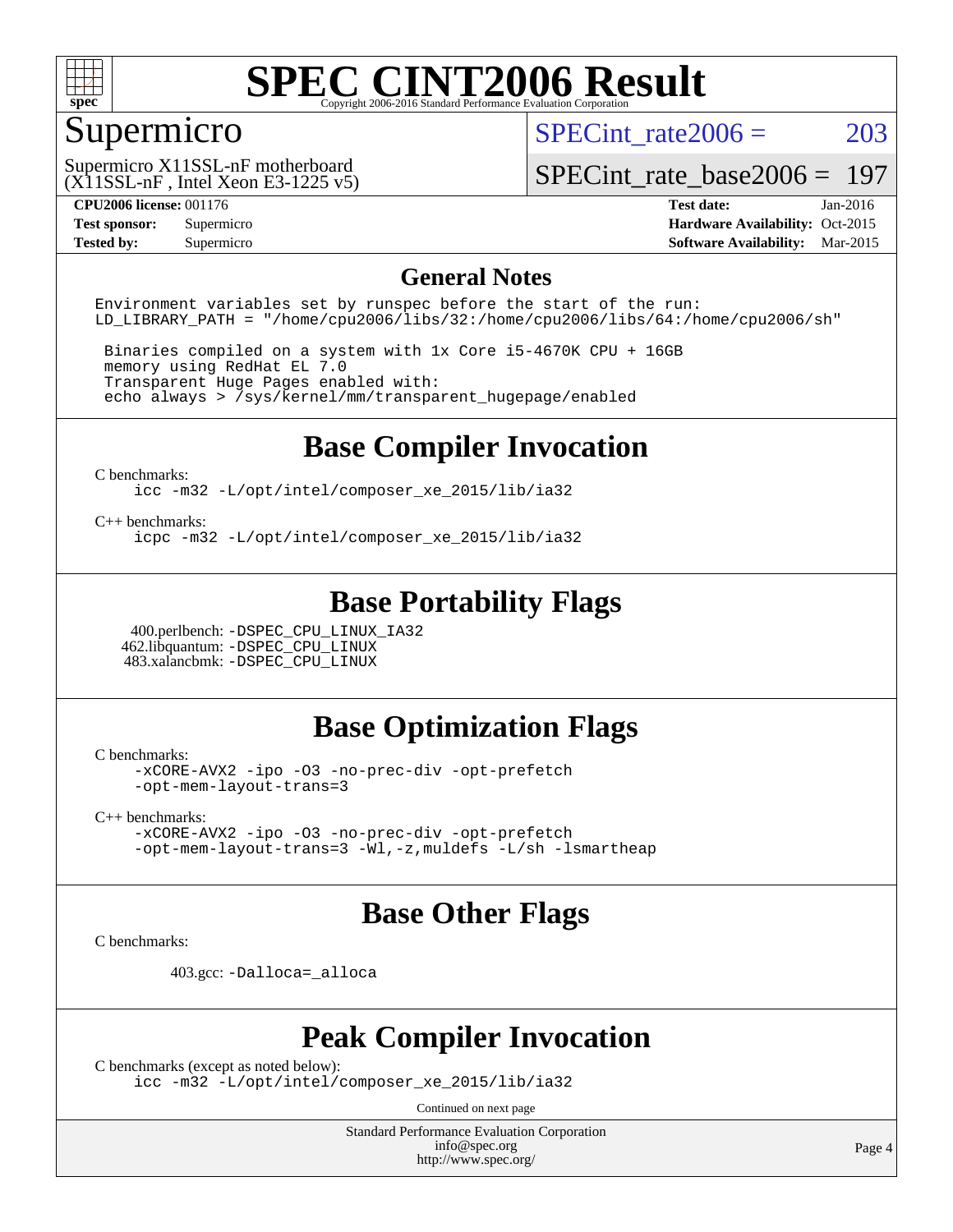

### Supermicro

SPECint rate $2006 = 203$ 

 $(X11SSL-nF,$  Intel Xeon E3-1225 v5) Supermicro X11SSL-nF motherboard

SPECint rate base  $2006 = 197$ 

**[CPU2006 license:](http://www.spec.org/auto/cpu2006/Docs/result-fields.html#CPU2006license)** 001176 **[Test date:](http://www.spec.org/auto/cpu2006/Docs/result-fields.html#Testdate)** Jan-2016

**[Test sponsor:](http://www.spec.org/auto/cpu2006/Docs/result-fields.html#Testsponsor)** Supermicro Supermicro **[Hardware Availability:](http://www.spec.org/auto/cpu2006/Docs/result-fields.html#HardwareAvailability)** Oct-2015 **[Tested by:](http://www.spec.org/auto/cpu2006/Docs/result-fields.html#Testedby)** Supermicro **Supermicro [Software Availability:](http://www.spec.org/auto/cpu2006/Docs/result-fields.html#SoftwareAvailability)** Mar-2015

# **[Peak Compiler Invocation \(Continued\)](http://www.spec.org/auto/cpu2006/Docs/result-fields.html#PeakCompilerInvocation)**

400.perlbench: [icc -m64](http://www.spec.org/cpu2006/results/res2016q1/cpu2006-20160120-38726.flags.html#user_peakCCLD400_perlbench_intel_icc_64bit_bda6cc9af1fdbb0edc3795bac97ada53)

401.bzip2: [icc -m64](http://www.spec.org/cpu2006/results/res2016q1/cpu2006-20160120-38726.flags.html#user_peakCCLD401_bzip2_intel_icc_64bit_bda6cc9af1fdbb0edc3795bac97ada53)

456.hmmer: [icc -m64](http://www.spec.org/cpu2006/results/res2016q1/cpu2006-20160120-38726.flags.html#user_peakCCLD456_hmmer_intel_icc_64bit_bda6cc9af1fdbb0edc3795bac97ada53)

458.sjeng: [icc -m64](http://www.spec.org/cpu2006/results/res2016q1/cpu2006-20160120-38726.flags.html#user_peakCCLD458_sjeng_intel_icc_64bit_bda6cc9af1fdbb0edc3795bac97ada53)

[C++ benchmarks:](http://www.spec.org/auto/cpu2006/Docs/result-fields.html#CXXbenchmarks)

[icpc -m32 -L/opt/intel/composer\\_xe\\_2015/lib/ia32](http://www.spec.org/cpu2006/results/res2016q1/cpu2006-20160120-38726.flags.html#user_CXXpeak_intel_icpc_c2c99686a1a582c3e0de0b4806b02cea)

#### **[Peak Portability Flags](http://www.spec.org/auto/cpu2006/Docs/result-fields.html#PeakPortabilityFlags)**

 400.perlbench: [-DSPEC\\_CPU\\_LP64](http://www.spec.org/cpu2006/results/res2016q1/cpu2006-20160120-38726.flags.html#b400.perlbench_peakCPORTABILITY_DSPEC_CPU_LP64) [-DSPEC\\_CPU\\_LINUX\\_X64](http://www.spec.org/cpu2006/results/res2016q1/cpu2006-20160120-38726.flags.html#b400.perlbench_peakCPORTABILITY_DSPEC_CPU_LINUX_X64) 401.bzip2: [-DSPEC\\_CPU\\_LP64](http://www.spec.org/cpu2006/results/res2016q1/cpu2006-20160120-38726.flags.html#suite_peakCPORTABILITY401_bzip2_DSPEC_CPU_LP64) 456.hmmer: [-DSPEC\\_CPU\\_LP64](http://www.spec.org/cpu2006/results/res2016q1/cpu2006-20160120-38726.flags.html#suite_peakCPORTABILITY456_hmmer_DSPEC_CPU_LP64) 458.sjeng: [-DSPEC\\_CPU\\_LP64](http://www.spec.org/cpu2006/results/res2016q1/cpu2006-20160120-38726.flags.html#suite_peakCPORTABILITY458_sjeng_DSPEC_CPU_LP64) 462.libquantum: [-DSPEC\\_CPU\\_LINUX](http://www.spec.org/cpu2006/results/res2016q1/cpu2006-20160120-38726.flags.html#b462.libquantum_peakCPORTABILITY_DSPEC_CPU_LINUX) 483.xalancbmk: [-DSPEC\\_CPU\\_LINUX](http://www.spec.org/cpu2006/results/res2016q1/cpu2006-20160120-38726.flags.html#b483.xalancbmk_peakCXXPORTABILITY_DSPEC_CPU_LINUX)

## **[Peak Optimization Flags](http://www.spec.org/auto/cpu2006/Docs/result-fields.html#PeakOptimizationFlags)**

[C benchmarks](http://www.spec.org/auto/cpu2006/Docs/result-fields.html#Cbenchmarks):

 400.perlbench: [-xCORE-AVX2](http://www.spec.org/cpu2006/results/res2016q1/cpu2006-20160120-38726.flags.html#user_peakPASS2_CFLAGSPASS2_LDCFLAGS400_perlbench_f-xAVX2_5f5fc0cbe2c9f62c816d3e45806c70d7)(pass 2) [-prof-gen](http://www.spec.org/cpu2006/results/res2016q1/cpu2006-20160120-38726.flags.html#user_peakPASS1_CFLAGSPASS1_LDCFLAGS400_perlbench_prof_gen_e43856698f6ca7b7e442dfd80e94a8fc)(pass 1) [-ipo](http://www.spec.org/cpu2006/results/res2016q1/cpu2006-20160120-38726.flags.html#user_peakPASS2_CFLAGSPASS2_LDCFLAGS400_perlbench_f-ipo)(pass 2) [-O3](http://www.spec.org/cpu2006/results/res2016q1/cpu2006-20160120-38726.flags.html#user_peakPASS2_CFLAGSPASS2_LDCFLAGS400_perlbench_f-O3)(pass 2) [-no-prec-div](http://www.spec.org/cpu2006/results/res2016q1/cpu2006-20160120-38726.flags.html#user_peakPASS2_CFLAGSPASS2_LDCFLAGS400_perlbench_f-no-prec-div)(pass 2) [-prof-use](http://www.spec.org/cpu2006/results/res2016q1/cpu2006-20160120-38726.flags.html#user_peakPASS2_CFLAGSPASS2_LDCFLAGS400_perlbench_prof_use_bccf7792157ff70d64e32fe3e1250b55)(pass 2) [-auto-ilp32](http://www.spec.org/cpu2006/results/res2016q1/cpu2006-20160120-38726.flags.html#user_peakCOPTIMIZE400_perlbench_f-auto-ilp32) 401.bzip2: [-xCORE-AVX2](http://www.spec.org/cpu2006/results/res2016q1/cpu2006-20160120-38726.flags.html#user_peakPASS2_CFLAGSPASS2_LDCFLAGS401_bzip2_f-xAVX2_5f5fc0cbe2c9f62c816d3e45806c70d7)(pass 2) [-prof-gen](http://www.spec.org/cpu2006/results/res2016q1/cpu2006-20160120-38726.flags.html#user_peakPASS1_CFLAGSPASS1_LDCFLAGS401_bzip2_prof_gen_e43856698f6ca7b7e442dfd80e94a8fc)(pass 1) [-ipo](http://www.spec.org/cpu2006/results/res2016q1/cpu2006-20160120-38726.flags.html#user_peakPASS2_CFLAGSPASS2_LDCFLAGS401_bzip2_f-ipo)(pass 2) [-O3](http://www.spec.org/cpu2006/results/res2016q1/cpu2006-20160120-38726.flags.html#user_peakPASS2_CFLAGSPASS2_LDCFLAGS401_bzip2_f-O3)(pass 2) [-no-prec-div](http://www.spec.org/cpu2006/results/res2016q1/cpu2006-20160120-38726.flags.html#user_peakPASS2_CFLAGSPASS2_LDCFLAGS401_bzip2_f-no-prec-div)(pass 2) [-prof-use](http://www.spec.org/cpu2006/results/res2016q1/cpu2006-20160120-38726.flags.html#user_peakPASS2_CFLAGSPASS2_LDCFLAGS401_bzip2_prof_use_bccf7792157ff70d64e32fe3e1250b55)(pass 2) [-opt-prefetch](http://www.spec.org/cpu2006/results/res2016q1/cpu2006-20160120-38726.flags.html#user_peakCOPTIMIZE401_bzip2_f-opt-prefetch) [-auto-ilp32](http://www.spec.org/cpu2006/results/res2016q1/cpu2006-20160120-38726.flags.html#user_peakCOPTIMIZE401_bzip2_f-auto-ilp32) [-ansi-alias](http://www.spec.org/cpu2006/results/res2016q1/cpu2006-20160120-38726.flags.html#user_peakCOPTIMIZE401_bzip2_f-ansi-alias) 403.gcc: [-xCORE-AVX2](http://www.spec.org/cpu2006/results/res2016q1/cpu2006-20160120-38726.flags.html#user_peakCOPTIMIZE403_gcc_f-xAVX2_5f5fc0cbe2c9f62c816d3e45806c70d7) [-ipo](http://www.spec.org/cpu2006/results/res2016q1/cpu2006-20160120-38726.flags.html#user_peakCOPTIMIZE403_gcc_f-ipo) [-O3](http://www.spec.org/cpu2006/results/res2016q1/cpu2006-20160120-38726.flags.html#user_peakCOPTIMIZE403_gcc_f-O3) [-no-prec-div](http://www.spec.org/cpu2006/results/res2016q1/cpu2006-20160120-38726.flags.html#user_peakCOPTIMIZE403_gcc_f-no-prec-div)  $429$ .mcf: basepeak = yes 445.gobmk: [-xCORE-AVX2](http://www.spec.org/cpu2006/results/res2016q1/cpu2006-20160120-38726.flags.html#user_peakPASS2_CFLAGSPASS2_LDCFLAGS445_gobmk_f-xAVX2_5f5fc0cbe2c9f62c816d3e45806c70d7)(pass 2) [-prof-gen](http://www.spec.org/cpu2006/results/res2016q1/cpu2006-20160120-38726.flags.html#user_peakPASS1_CFLAGSPASS1_LDCFLAGS445_gobmk_prof_gen_e43856698f6ca7b7e442dfd80e94a8fc)(pass 1) [-prof-use](http://www.spec.org/cpu2006/results/res2016q1/cpu2006-20160120-38726.flags.html#user_peakPASS2_CFLAGSPASS2_LDCFLAGS445_gobmk_prof_use_bccf7792157ff70d64e32fe3e1250b55)(pass 2) [-ansi-alias](http://www.spec.org/cpu2006/results/res2016q1/cpu2006-20160120-38726.flags.html#user_peakCOPTIMIZE445_gobmk_f-ansi-alias) [-opt-mem-layout-trans=3](http://www.spec.org/cpu2006/results/res2016q1/cpu2006-20160120-38726.flags.html#user_peakCOPTIMIZE445_gobmk_f-opt-mem-layout-trans_a7b82ad4bd7abf52556d4961a2ae94d5) 456.hmmer: [-xCORE-AVX2](http://www.spec.org/cpu2006/results/res2016q1/cpu2006-20160120-38726.flags.html#user_peakCOPTIMIZE456_hmmer_f-xAVX2_5f5fc0cbe2c9f62c816d3e45806c70d7) [-ipo](http://www.spec.org/cpu2006/results/res2016q1/cpu2006-20160120-38726.flags.html#user_peakCOPTIMIZE456_hmmer_f-ipo) [-O3](http://www.spec.org/cpu2006/results/res2016q1/cpu2006-20160120-38726.flags.html#user_peakCOPTIMIZE456_hmmer_f-O3) [-no-prec-div](http://www.spec.org/cpu2006/results/res2016q1/cpu2006-20160120-38726.flags.html#user_peakCOPTIMIZE456_hmmer_f-no-prec-div) [-unroll2](http://www.spec.org/cpu2006/results/res2016q1/cpu2006-20160120-38726.flags.html#user_peakCOPTIMIZE456_hmmer_f-unroll_784dae83bebfb236979b41d2422d7ec2) [-auto-ilp32](http://www.spec.org/cpu2006/results/res2016q1/cpu2006-20160120-38726.flags.html#user_peakCOPTIMIZE456_hmmer_f-auto-ilp32) 458.sjeng: [-xCORE-AVX2](http://www.spec.org/cpu2006/results/res2016q1/cpu2006-20160120-38726.flags.html#user_peakPASS2_CFLAGSPASS2_LDCFLAGS458_sjeng_f-xAVX2_5f5fc0cbe2c9f62c816d3e45806c70d7)(pass 2) [-prof-gen](http://www.spec.org/cpu2006/results/res2016q1/cpu2006-20160120-38726.flags.html#user_peakPASS1_CFLAGSPASS1_LDCFLAGS458_sjeng_prof_gen_e43856698f6ca7b7e442dfd80e94a8fc)(pass 1) [-ipo](http://www.spec.org/cpu2006/results/res2016q1/cpu2006-20160120-38726.flags.html#user_peakPASS2_CFLAGSPASS2_LDCFLAGS458_sjeng_f-ipo)(pass 2) [-O3](http://www.spec.org/cpu2006/results/res2016q1/cpu2006-20160120-38726.flags.html#user_peakPASS2_CFLAGSPASS2_LDCFLAGS458_sjeng_f-O3)(pass 2) [-no-prec-div](http://www.spec.org/cpu2006/results/res2016q1/cpu2006-20160120-38726.flags.html#user_peakPASS2_CFLAGSPASS2_LDCFLAGS458_sjeng_f-no-prec-div)(pass 2) [-prof-use](http://www.spec.org/cpu2006/results/res2016q1/cpu2006-20160120-38726.flags.html#user_peakPASS2_CFLAGSPASS2_LDCFLAGS458_sjeng_prof_use_bccf7792157ff70d64e32fe3e1250b55)(pass 2) [-unroll4](http://www.spec.org/cpu2006/results/res2016q1/cpu2006-20160120-38726.flags.html#user_peakCOPTIMIZE458_sjeng_f-unroll_4e5e4ed65b7fd20bdcd365bec371b81f) [-auto-ilp32](http://www.spec.org/cpu2006/results/res2016q1/cpu2006-20160120-38726.flags.html#user_peakCOPTIMIZE458_sjeng_f-auto-ilp32)

> Standard Performance Evaluation Corporation [info@spec.org](mailto:info@spec.org) <http://www.spec.org/>

Continued on next page